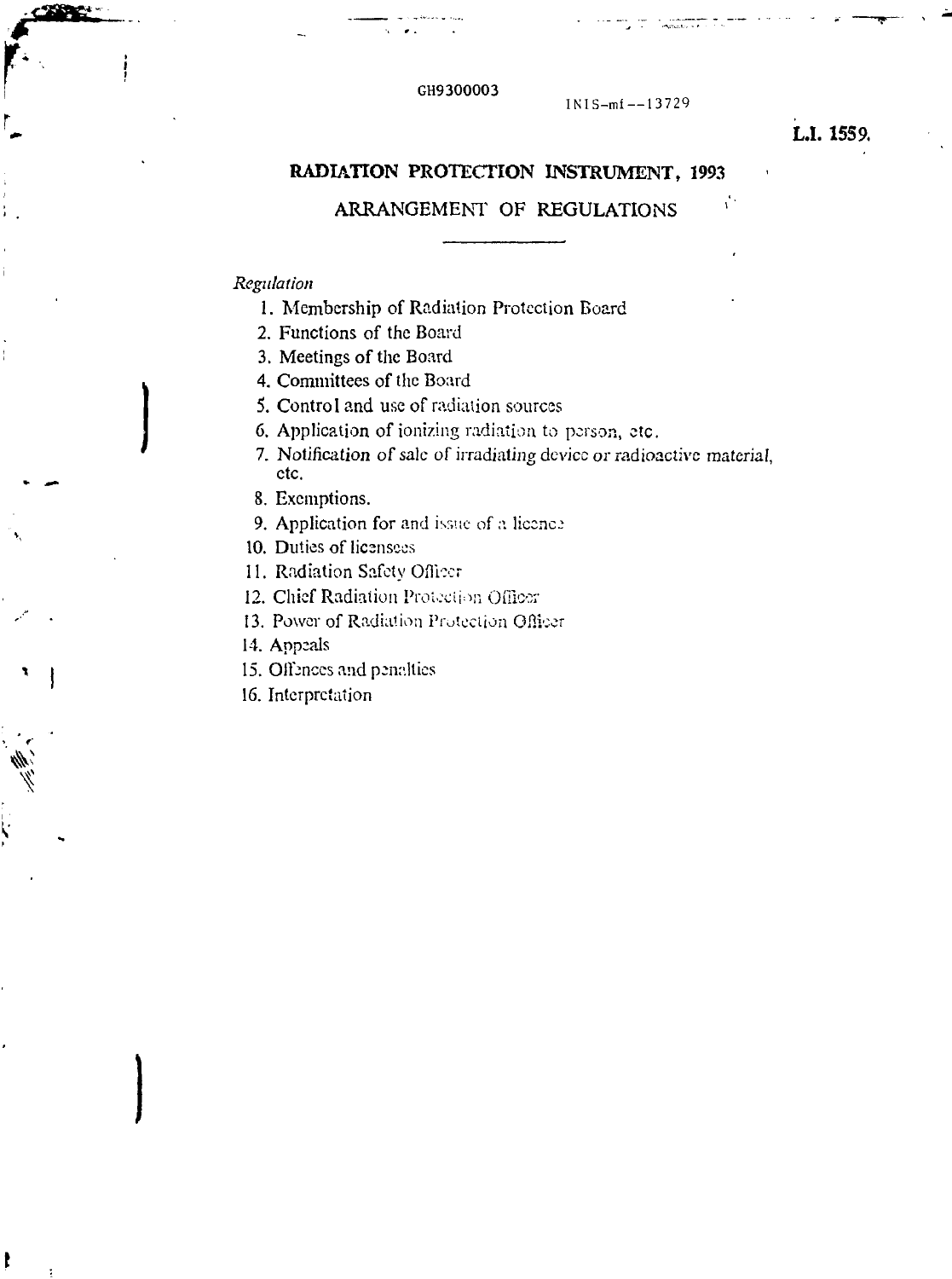#### **L.L 1559** 2

**r**

# **RADIATION PROTECTION INSTRUMENT, 1993**

**IN** exercise of the powers conferred on the Provisional National Defence Council by section 9A and 10 $(\rho)$  of the Atomic Energy Commission Act, 1963 (Act 204) this Instrument is made this 5th day of January, 1993.

Protection

Membership 1. The Radiation Protection Board established under section 9A (1) the Atomic Energy Commission Act 1963 (Act 204) referred to it Board. **tliis** Instrument as the Board shall consist of the following persons—

- *(a)* a chairman appointed by the Council;
- (b) the Chief Radiation Officer appointed under paragraph 12 of this Instrument:
- *(c)* the Director of the National Nuclear Research Institute;
- *(d)* the Director of the Ghana Standards Board:
- (e) one representative each of Ministries of Health and Mobilization not below the rank of a Director;
- (/) a representative of the Universities in Ghana;
- $(g)$  a representative of the Enviromental Protection Council not below the rank of a Deputy Director; and
- $(h)$  three other persons, appointed by the Commission.

Functions 2. The Board shall have the following functions—<br>of the the following functions—

- $\frac{1}{2}$  advise the Commission on matters relating to radiation protection and the disposal of radioactive waste ' materials;
	- *(b)* initiate and draw up protection strategics on radiation;
	- *(c)* harmonise the interest of state agencies concerned with the utilization of radiation;
	- *j* (d) license users and supervise and monitor the use of irradiating devices and radioactive materials;
		- (e) ensure that operations relating to irradiating devices and radioactive materials are carried out without risk to public health and safety and that devices, plants, installations and facilities are designed, constructed, caliberated and operated in accordance with prescribed standards;
		- *(f)* advise the Secretary for Lands and Natural Resources on the grant of licences for mining radioactive minerals;
		- 0») keep a register of owners *of* irradiating *device-:,,* radioactive materials and other sources of ionizing radiation imported into or manufactured in Ghana and of premises licenced to dispose of radiometive waste; and
	- $($ h) implement the provisions of this Instrument.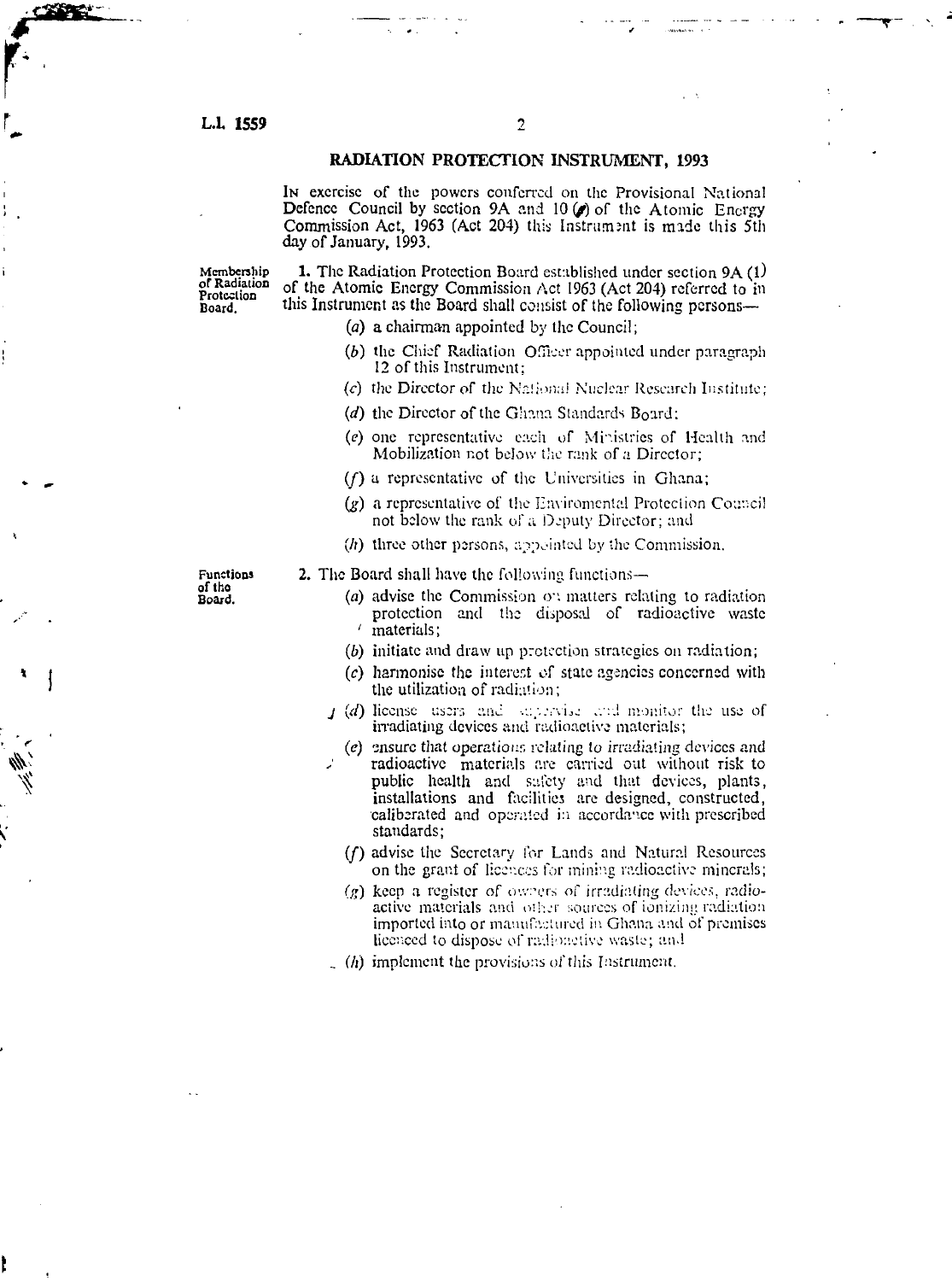## 3

## *RADIATION PROTECTION INSTRUMENT, 1993*

3. (1) The Board shall meet at least four times in each year at Meetings  $\hat{p}$  of the such places and times as the Chairman may appoint.  $G_f^{\text{of the}}$  Board.

(2) The Chairman shall preside at all meetings of the Board and in his absence a member of the Board elected by the members present shall preside.

(3) Decisions of the Board shall be by majority votes and in the event of equality of votes, the Chairman or the person presiding at any meeting of the Board shall have a casting vote.

(4) The quorum for any meeting of the Board shall be five.

(5) Subject to this paragraph, the Board shall regulate the procedure for its meetings.

*4.* The Board may appoint such committees as it finds necessary Committee: for the purpose of advising the Board on matters relating to its of the functions.  $B_{\text{Oart}}$ Board

## PART II—CONTROL AND USE OF RADIATION SOURCES

5. (1) Subject to exemptions that may be prescribed or provided Control and the Instrument no person shall under this Instrument no person shall— $\overline{\phantom{a}}$  and  $\overline{\phantom{a}}$  and  $\overline{\phantom{a}}$  and  $\overline{\phantom{a}}$  and  $\overline{\phantom{a}}$  and  $\overline{\phantom{a}}$  and  $\overline{\phantom{a}}$  and  $\overline{\phantom{a}}$  and  $\overline{\phantom{a}}$  and  $\overline{\phantom{a}}$  and  $\overline{\phantom{a}}$  and  $\overline{\phantom$ 

- or otherwise produce: sources.
- *(b)* possess or use;
- *(c)* sell, dispose of or lease, loan or deal with;
- (d) import or export; or
- *(c)* transport,

**1**

*(c)* transport, any irradiating device or radioactive material, except under, and in accordance with a licence issued under this Instrument.

(2) No person shall sell an irradiating device or radioactive material unless at the time of sale the purchaser produces to the vendor a valid licence authorising the purchaser to use thai type oi irradiating device or radioactive material.

(2) For the purpose of paragraph (1) an irradiating device or radioactive material shall be deemed to have been exported when it is placed on a ship, aircraft, train or any other vehicle within Ghana for the purpose of export.

6. (1) No person shall cause ionizing radiation to be applied to Application any other person for the purpose of diagnosing or treating a disease  $\frac{1}{12}$  initially in unless the application is prescribed by a medical or dental practi-person etc. tioncr registered under the Medical and Dental Decree, 1972 (N.R.C.D. 91).

**Newton Lines**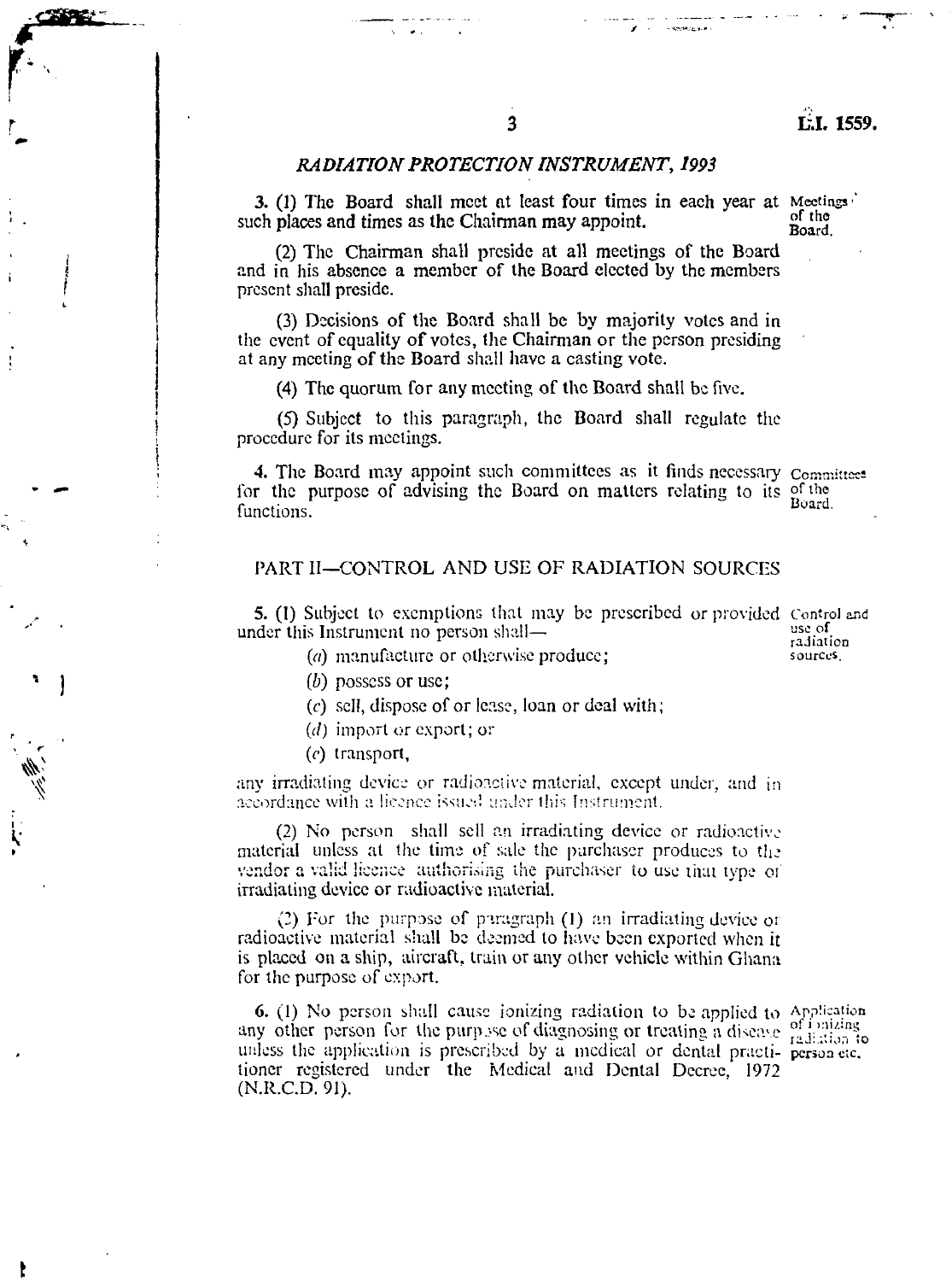**J . 1559 .**

#### *RADIATION PROTECTION INSTRUMENT, 1993*

i'(2 ) N o perso n shal l administe r ionizin g radiatio n t o anothe r person unless the person administering it is in possession of a valid licenc e issue d unde r thi s Instrument .

**Nolificalio n o f sal e o f irradiatin g devic e o r radioactiv e materia l etc .**

*7. (l)* A perso n wh o sell s a n irradiatin g devic e o r radioactiv e material shall submit to the Board in respect of every sale a written notice in such form as the Board shall direct.

(2 ) A n owne r o r use r o f a n irradiatin g devic e o r radioactiv e material shall notify the Board in writing of his intention to acquire, store, install or use the device or material specifying the purpose for which it is required and the type of building or facility where the device or material is to be stored, installed or used.

(3 ) A n owne r o r use r o f a radiatio n facility shal l notify th e Board within a period of one month of any change in the facility which renders the information supplied by him under sub-paragraph (2 ) inaccurate .

**Exeznptiocj .**

8. (1) The radiation requirements prescribed under this Instrument shall not apply to patients undergoing medical treatment by exposure to ionizing radiation by or under the supervision of an authorise d person .

(2) Subject to such exemptions as may be prescribed or in a licence issued under this Instrument, the standards of radiation protection to be observed for the purposes of this Instrument shall be those published by the Board any guidelines established and published by the International Commission on Radiological Protection, the International Atomic Energy Agency or the World Healt h Organization .

#### PAR T III—LICENSIN G PROVISION S

**Applicatio n fo r an d issu e o f a liccaco .**

9 . (1 ) A perso n wh o owns , purchases , manufactures , acquires , imports , sell s o r deal s in , stores , uses , dispose s o f o r exports , an y kind of irradiating device or radioactive material or any other source of ionizing radiation shall apply in the prescribed form to the Board for an appropriate licence or for a renewal of the licence.

(2) On receiving an application for a licence or for a renewal of a licence, the Board may, on payment of the prescribed fee, issue to the applicant the appropriate licence or renew the licence.

(3 ) A licenc e issue d unde r thi s paragrap h may—

(a) authorise the licensee to own, purchase, acquire, import, export, possess, sell or deal in, store, install, use or dispose of, as the case may be, irradiating devices, radioactive materials or other sources of ionizin g radiation ;

**f**

ţ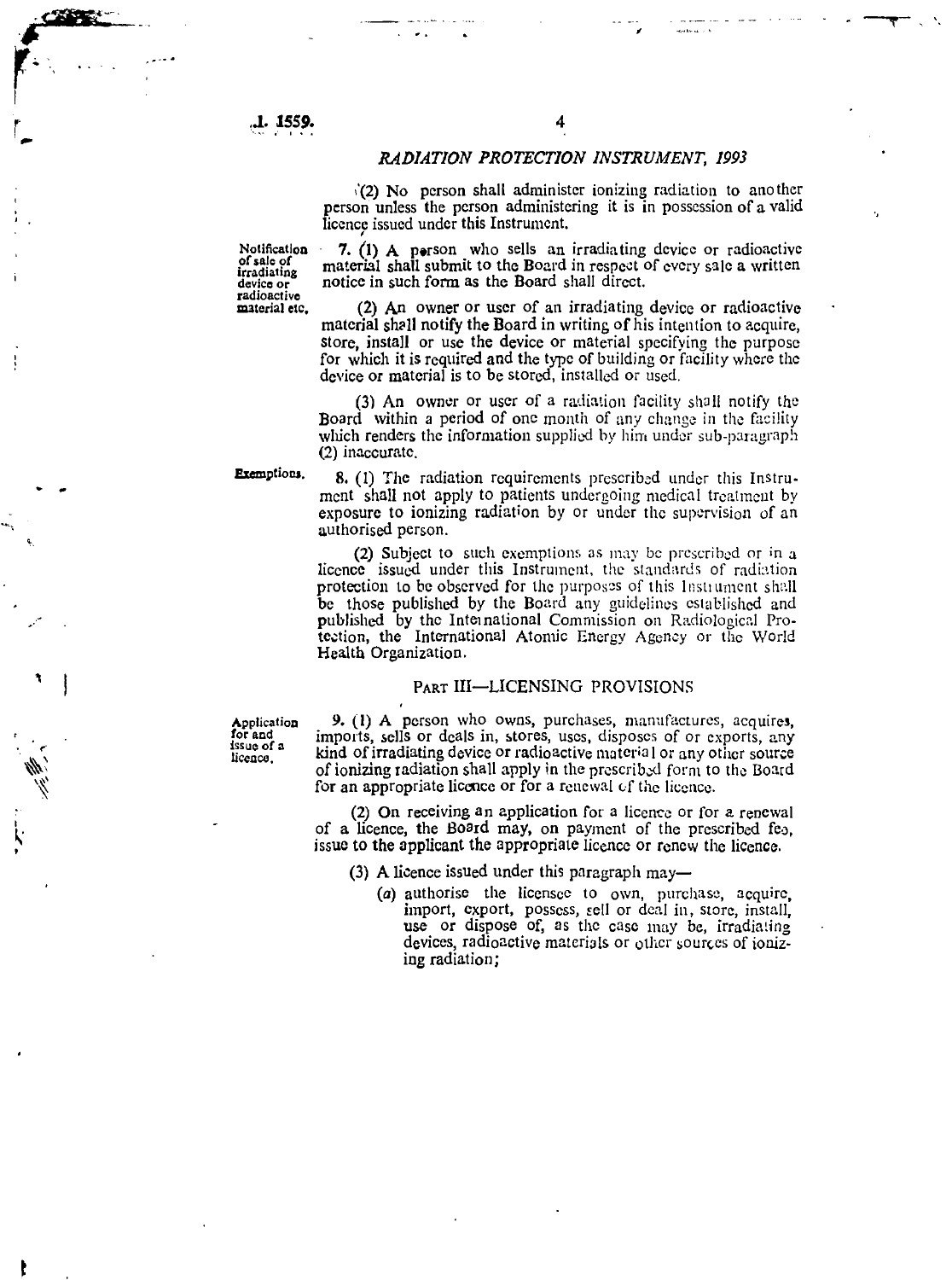#### *RADIATION PROTECTION INSTRUMENT, 1993*

- *(b)* be specific with regard to the process, operation or facility;
- (c) be valid for such period as the Board may determine;
- *id)* contain such other conditions as the Board considers necessary to impose for the safe disposal of all radioactive material resulting from the proposed operation, process or facility; and
- (e) be in such form as the Bo?rd shall determine.

(4) A licence issued under this paragraph may—

- *(a)* be amended at any time on written notice to the holder by the Board, if in its opinion, the amendment is necessary for the purpose of public safety; and
- *(b)* be suspended or revoked by the Board if the holder fails to comply with the conditions contained in the licence or laid down in this Instrument or in any regulations and where a licence is suspended or revoked the holder shall take such steps as may bo directed by the Board to ensure that no radiation hazards occur.

(5) Licences that are issued under this Instrument shall be in addition to any licence required under any other enactment.

10. The holder of a licence shall be responsible *for* ensuring that Duties of exposure to ionizing radiation resulting directly or indirectly from licensees its operation, conditions of storage, transport or disposal is kept as low as reasonably practicable and below the prescribed limits.

11. The owner of a facility shall appoint a person experienced Radiation in radiation health and safety incesures as a Radiation Safety Officer Sa within the facility and the person so appointed shall ensure that—

- *(a)* all persons using or working the facility are supplied with at least one monitoring device and any other protective accessories necessary to carry out radiation procedures with the lowest possible risk;
- *(b)* all radiation workers employed within the facility are given proper instruction *on* radiation safety measures and where annual exposure exceed three-tenths of the dose equivalent limit, receive medical check-ups at least once every six months;
- *{c)* proper care is taken of radioactive wastes if they appear in the course of the use of radiation sources as described in the code of practice issued by the Board for protection of persons exposed to ionizing radiation and that the wastes are only disposed of in accordance with the licence granted for that purpose;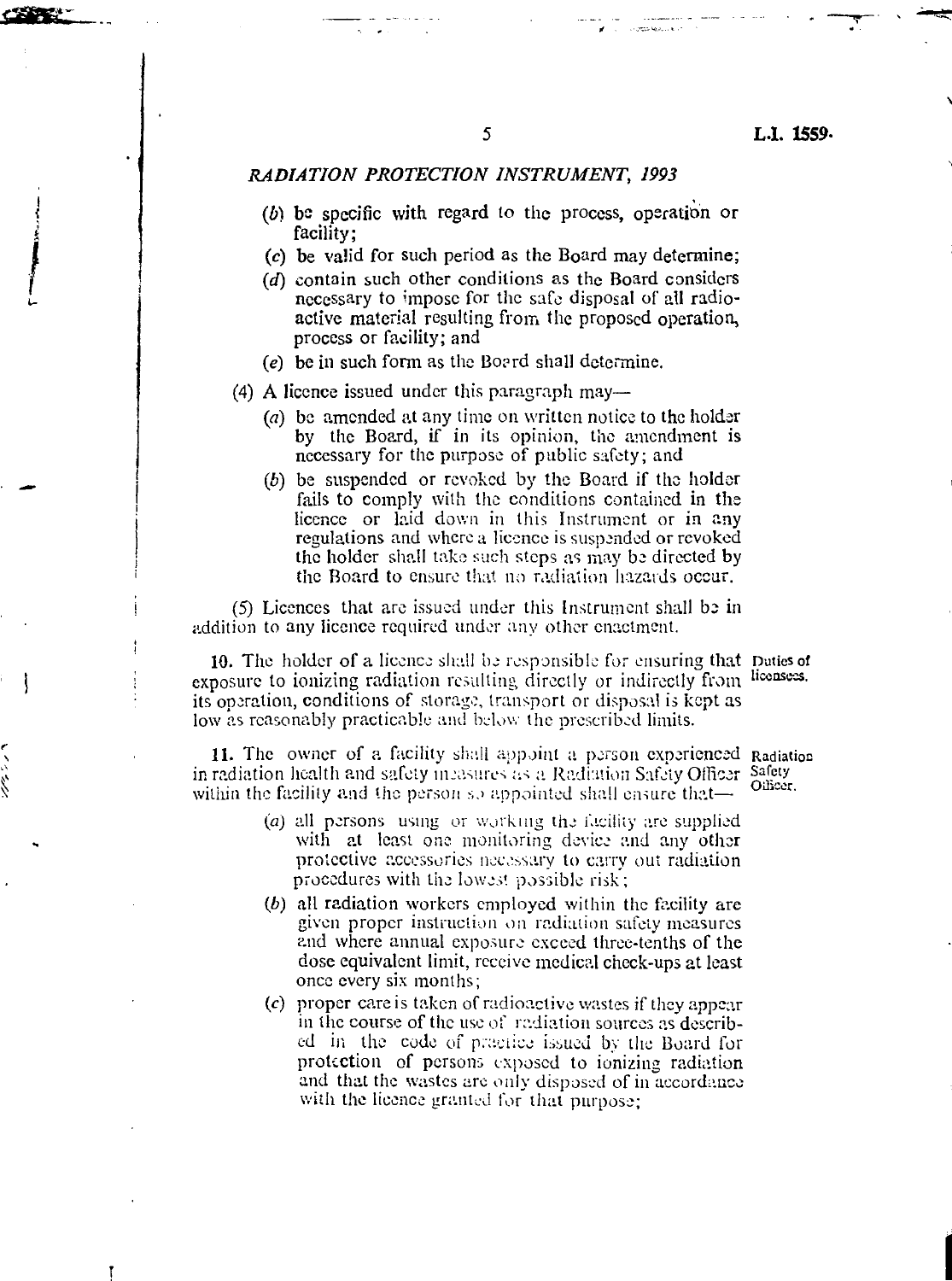L.I. 1559.

## *RADIATION PROTECTION INSTRUMENT, 1993*

- *(d)* exposure records are kept as prescribed in the code of practice for users of ionizing radiation; and
- (e) any other instructions that may be issued from time to time by the Board are implemented.

**Chief Radiation Protection Officer.**

12. (1) There shall be a Chief Radiation Protection Officer who shall be appointed by the Commission.

(2) The Chief Radiation Protection Officer shall be the Director of the Board and shall exercise such powers as are conferred on him by these regulations and as the Commission may direct.

(3) There shall be appointed by the Commission officers designated as Radiation Protection Officers.

13. (1) The Chief Radiation Protection Officer or any person appointed as a radiation protection officer may—

- *(a)* enter, inspect and examine any premises, container or any part of it, booth, motor vehicle in or upon which he has reasonable cause to believe that an irradiation device, radioactive material, or any other source of ionizing radiation is stored, used, transported or disposed of;
- *(b)* require the production of a licence authorising the use of any irradiating device, radioactive material or any other source of ionizing radiation or a register or document kept under this Instrument and inspect, examine or take copies of them;
- $(c)$  make such examinations and enquiries as may be necessary to ascertain whether the provisions of this Instrument are being complied with; and
- *(d)* exercise such other powers as may be necessary for carrying out the provisions of this Instrument or any other guidelines.

(2) Every Radiation Protection Officer shall be furnished with a certificate of his appointment signed by the Board or any person authorised by the Board and when visiting a place to which the provisions of this Instrument apply, shall, if so required, produce that certificate to the occupier or person holding a responsible position of management or control of the facility at the premises in which an irradiating device, radioactive material or other source of ionizing radiation are believed to be present or to be actually present or exist.

. (3) The Commission shall provide to the Board such officers and employees as the Board may require for the effective implementation of its functions.

**I**

**Power of Radiation Protection Officer.**

٧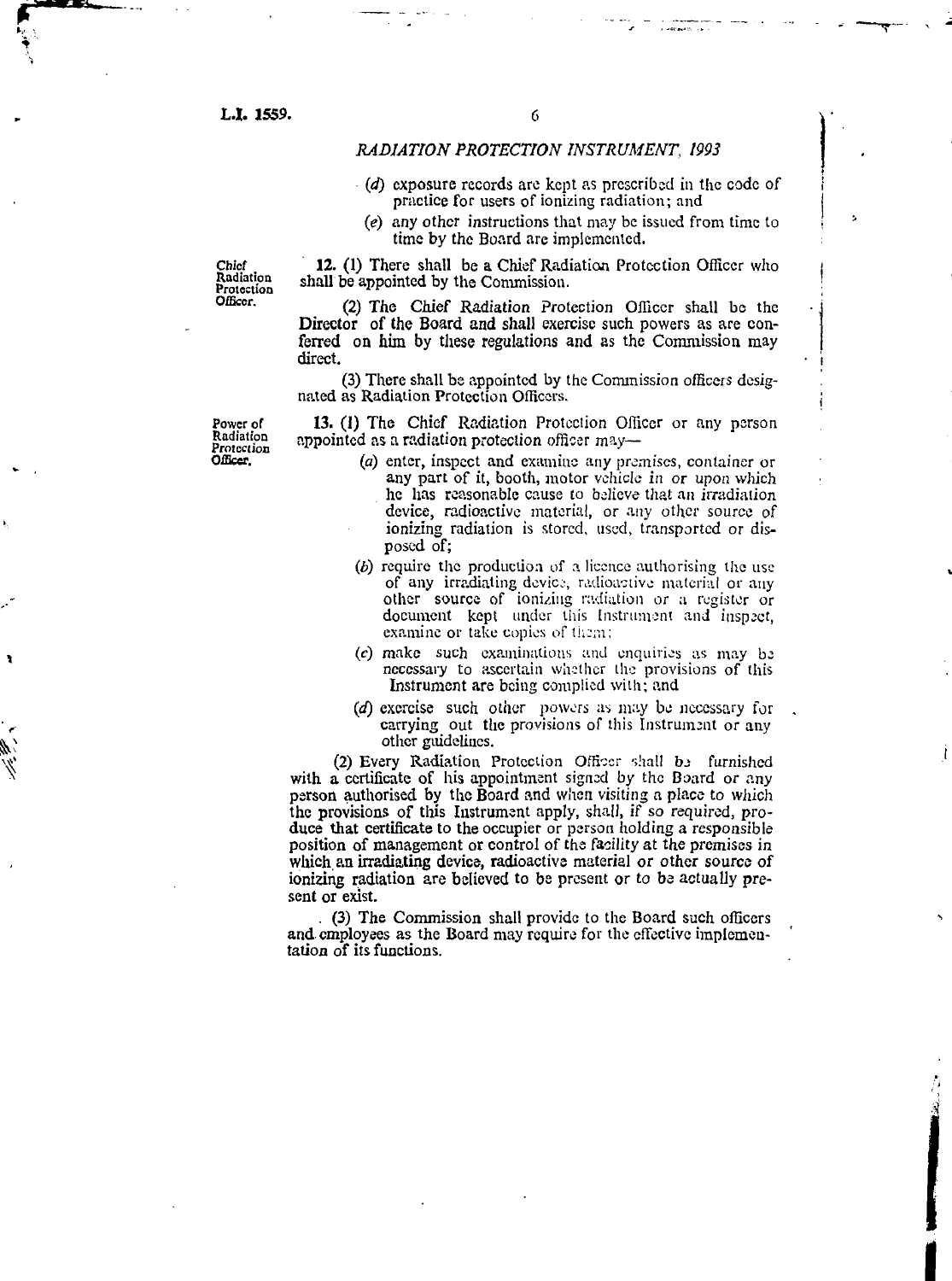### *RAD/AT/ON PROTECTION INSTRUMENT,* 1993

14. (1) An applicant or licensee may within one month of being Appeal\*, given notice of a cancellation, suspension, refusal to grant or renew a licence, appeal to the Commission against the cancellation, suspension or refusal to grant or renew a licence.

(2) The Commission may, on consideration of an appeal made under sub-paragraph (1) make such order as it considers proper and such order shall be final.

15. (1) A person who—

**f**

ţ

Offences and penalties.

- *(a)* wilfully obstructs the Chief Radiation Protection Officer or any other radiation protection officer in the exorcise of his duties under this Instrument;
- *(b)* without reasonable excuse, fails to produce a register, licence, notice or document which he is required by this Instrument to produce;
- $(c)$  wilfully withholds any information as to who is the owner or responsible for the management of a radiation source; or
- *(d)* wilfully prevents or attempts to prevent any person from appearing or being examined by a radiation protection officer,

is guilty of an offence and liable *on* conviction to a fine *nol* exceeding ('500,000 or to imprisonment for a term not exceeding twelve months or both.

(2) Notwithstanding sub-paragraph  $(1)$ , a person who contravenes any of the provisions of this Instrument relating to or in connection with the importation, possession, transportation, use or disposal of irradiating devices, radioactive materials or any other sources of ionizing radiation without being in possession of  $\tilde{a}$  willd licence is guilty of an offence and liable to imprisonment for a term of not more than one year.

(3) Any act or omission which is an offence under this instrument shall, if done by a body corporate be deemed to be an offence committed by every director, secretary or manager of the body corporate unless he proves that the offence was committed. without his consent or connivance and that he exercised all such diligence to prevent the commission of the offence as he ought to have exercised having regard to the nature of his functions and the circumstances of iiie case.

(4) If an offence under this Instrument is committed by a partner in a firm, every person who, at the time of the commission of the offence was a partner in that firm or was purporting to act in that office shall be deemed to have committed the offence unless he